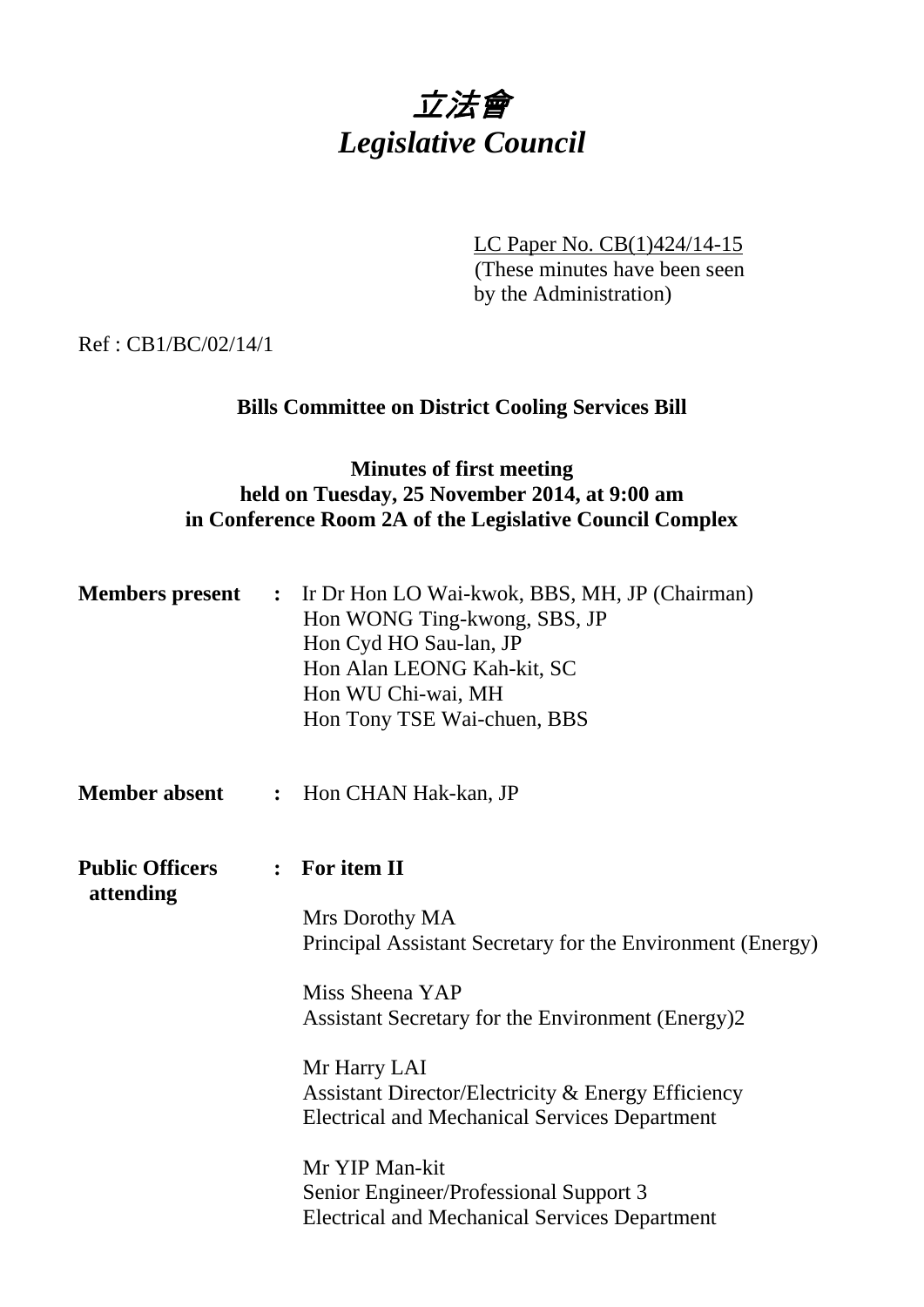Mr Peter SZE Senior Government Counsel Department of Justice

| <b>Clerk in Attendance:</b> Ms Miranda HON   | Chief Council Secretary (1)1                     |
|----------------------------------------------|--------------------------------------------------|
| <b>Staff in attendance :</b> Miss Evelyn LEE | Assistant Legal Adviser 10                       |
|                                              | Ms Shirley CHAN<br>Senior Council Secretary (4)1 |
|                                              | Mice Lilian MOK                                  |

Miss Lilian MOK Senior Council Secretary (1)1

Ms Mandy LI Council Secretary (1)1

Miss Mandy POON Legislative Assistant (1)1

#### Action

## **I. Election of Chairman**

#### Election of Chairman

 Mr WONG Ting-kwong, the Member who had the highest precedence among members of the Bills Committee present at the meeting, presided at the election of Chairman of the Bills Committee.

2. Mr WONG Ting-kwong invited nominations for the chairmanship of the Bills Committee. Mr Tony TSE nominated Ir Dr LO Wai-kwok, and the nomination was seconded by Ms Cyd HO. Ir Dr LO accepted the nomination.

3. There being no other nominations, Ir Dr LO Wai-kwok was declared Chairman of the Bills Committee. Ir Dr LO then took the chair.

4. The Chairman sought members' view on the need for a deputy chairman. It was agreed that no deputy chairman was required.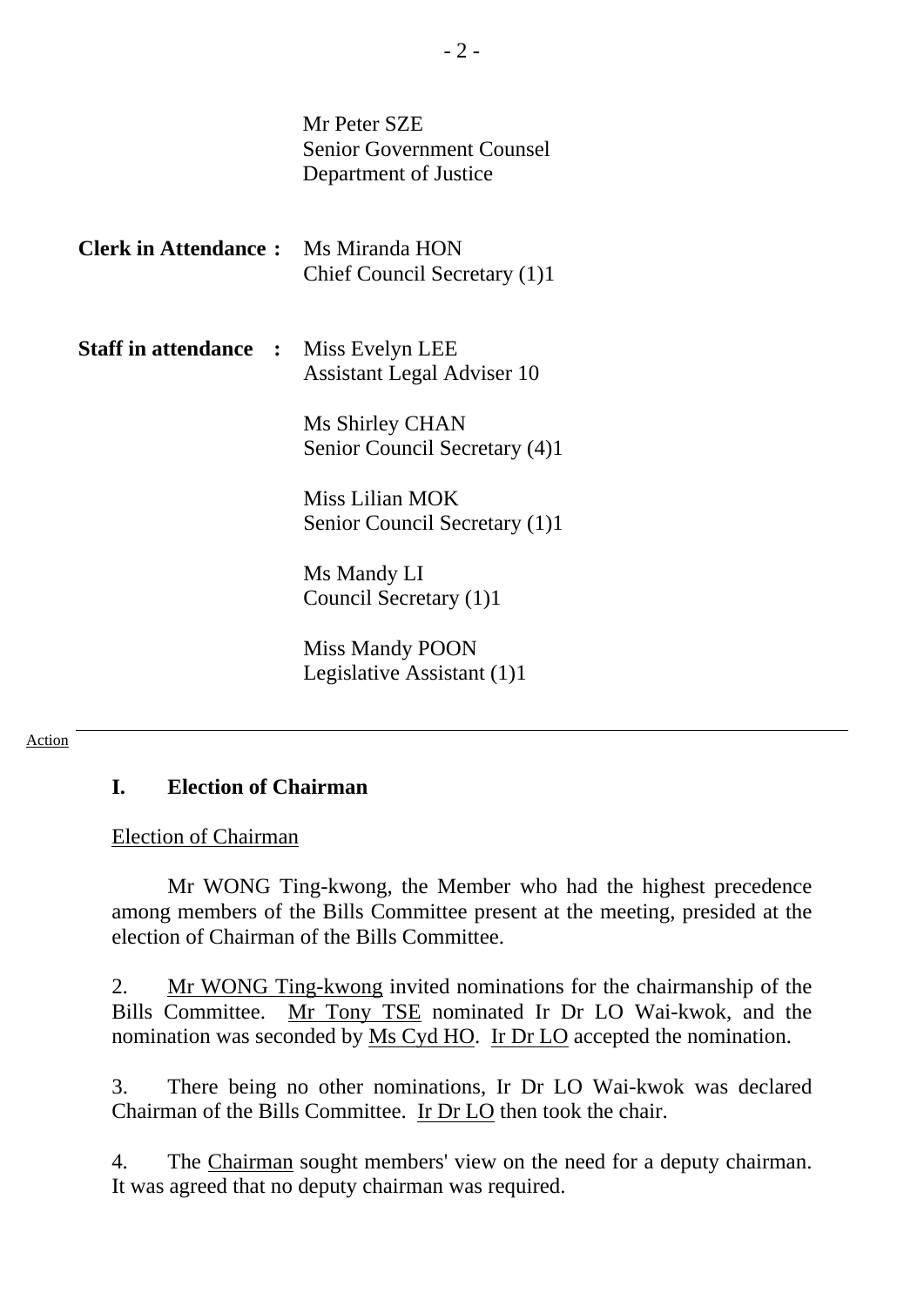#### Action

**II. Meeting with the Administration** 

| (LC Paper No. $CB(1)272/14-15(01)$ | — Assistant Legal Adviser's<br>letter dated 13 October 2014<br>to the Administration     |
|------------------------------------|------------------------------------------------------------------------------------------|
| LC Paper No. $CB(1)272/14-15(02)$  | — Administration's reply to<br>Assistant Legal Adviser's<br>letter dated 13 October 2014 |
| LC Paper No. $CB(1)272/14-15(03)$  | — Background brief prepared<br>by the Legislative Council<br>Secretariat                 |
| Relevant papers                    |                                                                                          |
| LC Paper No. $CB(3)10/14-15$       | The Bill                                                                                 |
| File Ref: ENB CR 4/2061/08         | — Legislative Council Brief                                                              |
| LC Paper No. $LS5/14-15$           | - Legal Service Division<br>Report)                                                      |

5. With the aid of a power-point presentation, the Principal Assistant Secretary for the Environment (Energy) and the Assistant Director of Electrical and Mechanical Services/Electricity & Energy Efficiency briefed members on the District Cooling Services Bill ("the Bill").

*(Post-meeting note*: A set of the power-point presentation materials was circulated to members vide LC Paper No. CB(1)292/14-15(01) on 26 November 2014.)

6. The Bills Committee deliberated (index of proceedings attached at the **Annex**).

Admin 7. The Administration was requested to provide the following information –

- (a) in respect of the Administration's decision to provide district cooling services through legislative means,
	- (i) whether the Administration had considered any alternative means to provide district cooling services to potential users in the Kai Tak Development ("KTD"), such as by contractual means; if yes, details of the alternative means that were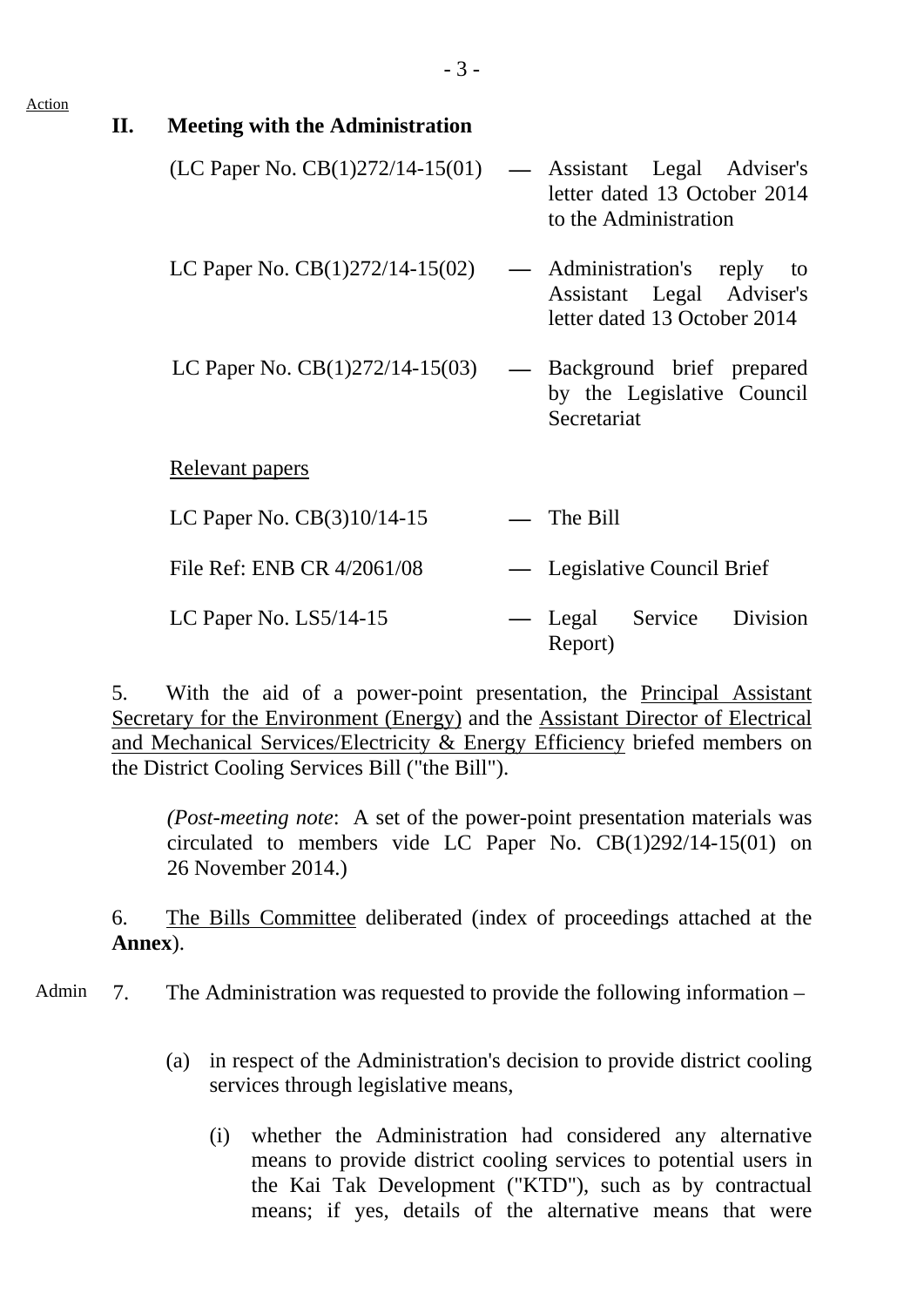considered and the relevant legal justifications for not adopting the relevant means; if not, the considerations of not considering any alternative means before proposing the Bill;

- (ii) the relevant legal justifications for deciding to provide district cooling services and to charge for the services concerned through legislative means, including an elaboration on the application of the authority which was stated in paragraph (iii) of the letter dated 21 November 2014 issued by the Administration and the legal justifications in addition to the said authority;
- (b) in respect of district cooling services which had been provided by the Administration (or by any service provider together with the Administration), details of the arrangements, in particular the services which were provided to the Kai Tak Cruise Terminal and the Ching Long Shopping Centre located in KTD, including the means of providing such services and the charging arrangement;
- (c) in respect of district cooling services which were proposed to be provided by the Bill,
	- (i) details concerning how district cooling services would be provided in KTD, in particular whether any service providers would be involved besides the Administration and, if yes, the relevant arrangements including how the service provider was selected and the relationship between the Administration and the service provider;
	- (ii) details of the arrangements for money that was receivable or received pursuant to the provision of district cooling services proposed by the Bill; and
- (d) clarify whether option would be given to individual occupiers/tenants of a building to which district cooling services were provided to opt out for subscription to the services, and if so, how this could be effected in terms of legal and technical arrangements.

## Invitation of views

8 Members agreed to invite deputations to give their views on the Bill at the meeting on 16 December 2014. Members also agreed to post a notice on the Legislative Council website and write to the 18 District Councils to invite written submissions on the Bill.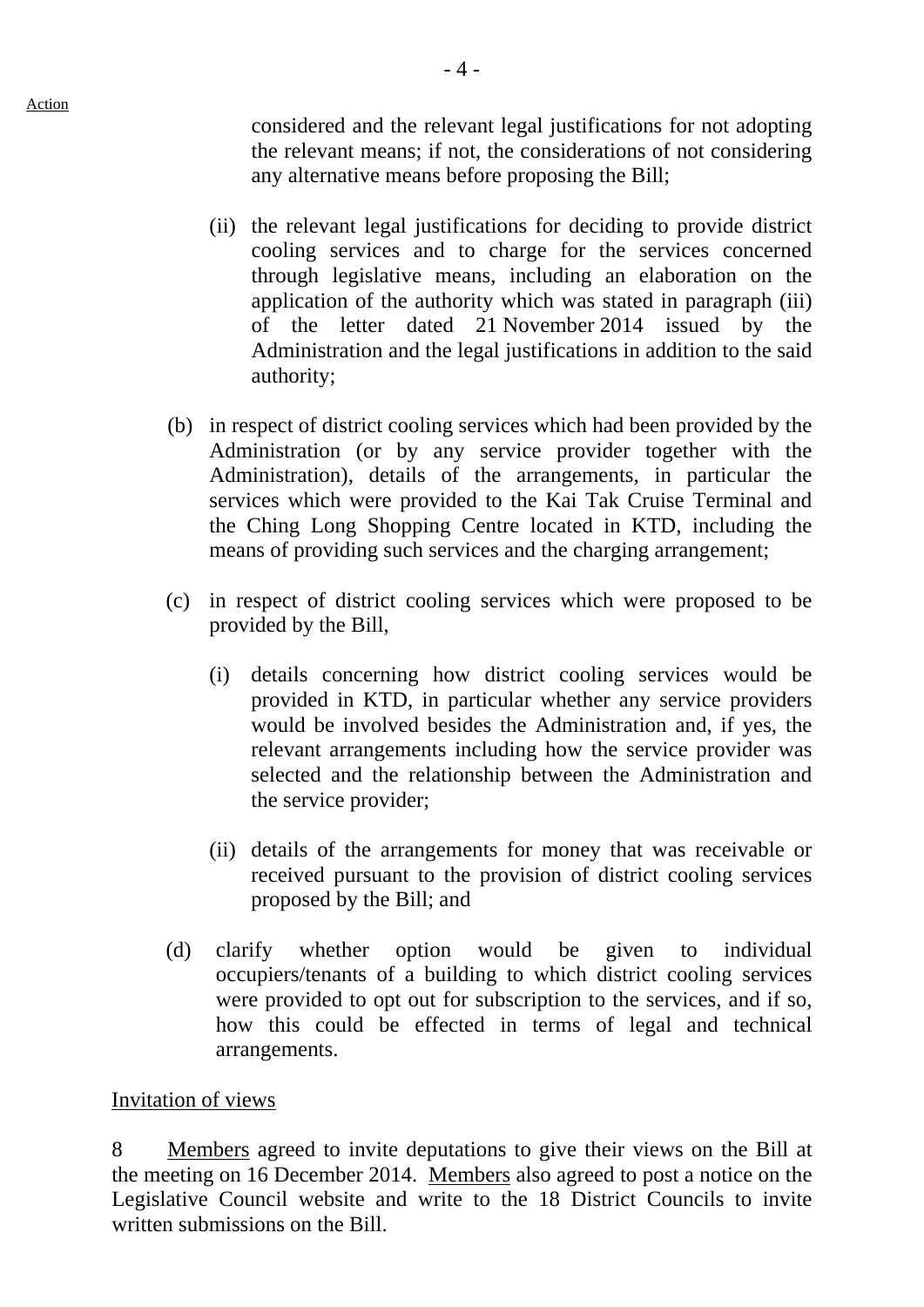## **III. Any other business**

## Arrangements of future meetings

9. Members agreed to the following schedule of meetings –

| Date                      | Time       |
|---------------------------|------------|
| Tuesday, 16 December 2014 | $10:45$ am |
| Tuesday, 13 January 2015  | $10:45$ am |
| Thursday, 29 January 2015 | $8:30$ am  |

10. Ms Cyd HO suggested and members agreed that an additional meeting should be arranged in early January 2015.

(*Post-meeting note:* With the concurrence of the Chairman, an additional meeting has been scheduled for 5 January 2015 at 4:30 pm. The schedule of meetings and notice of the next meeting were issued to members vide LC Paper Nos. CB(1)295/14-15 and CB(1)296/14-15 respectively on 26 November 2014.)

11. There being no other business, the meeting ended at 10:34 am.

Council Business Division 1 Legislative Council Secretariat 9 January 2015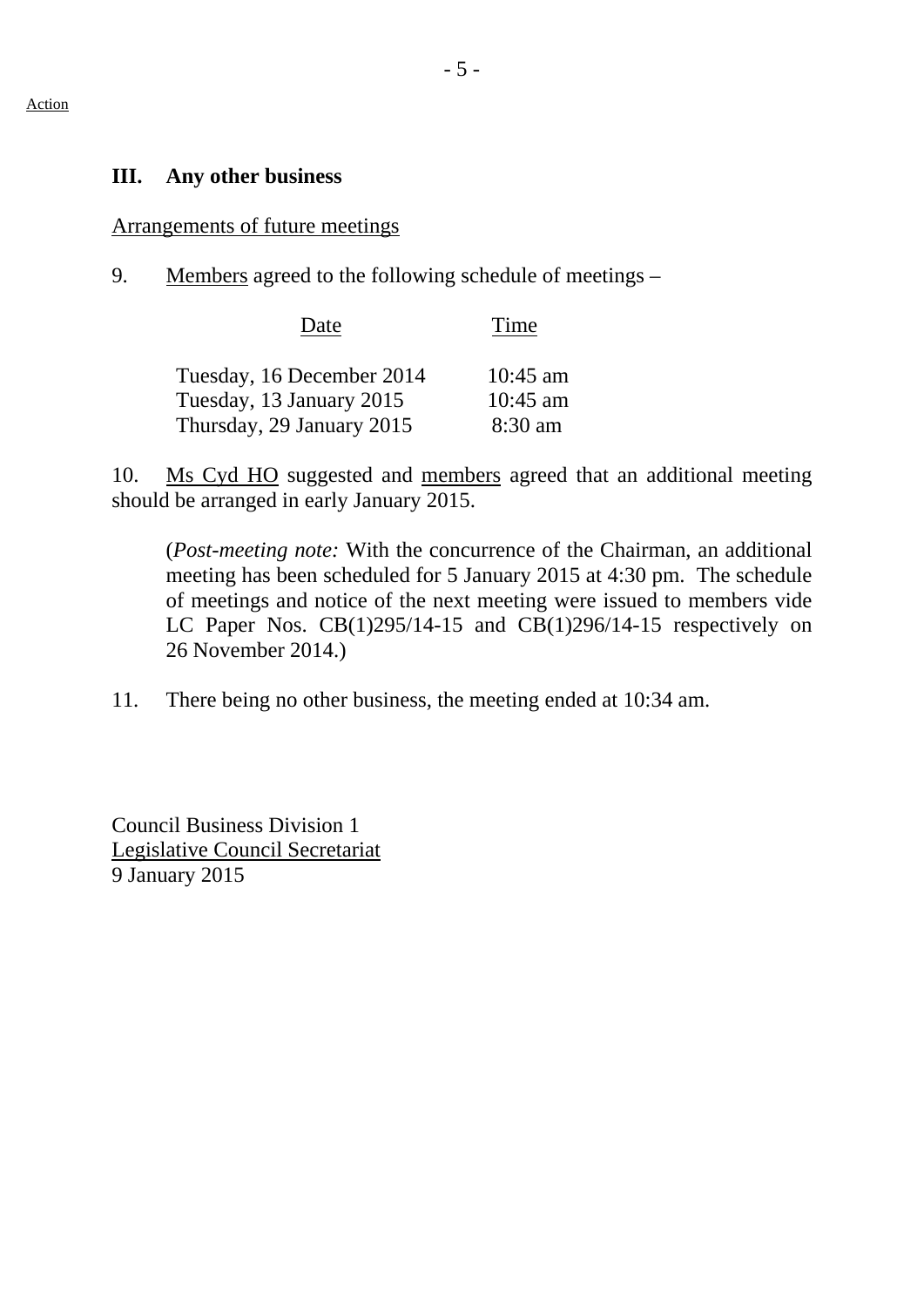## **Bills Committee on District Cooling Services Bill**

#### **Proceedings of the first meeting on Tuesday, 25 November 2014, at 9:00 am in Conference Room 2A of the Legislative Council Complex**

| <b>Time marker</b>   | <b>Speaker</b>                                                          | Subject(s)                                                                                                                                                                                                                                                                                                                                                                                                                                                                                                                                                                                                                                                                                                                                                                                                                                                                                                                                                                                                                                                                                                                                                                                                                                               | <b>Action required</b> |
|----------------------|-------------------------------------------------------------------------|----------------------------------------------------------------------------------------------------------------------------------------------------------------------------------------------------------------------------------------------------------------------------------------------------------------------------------------------------------------------------------------------------------------------------------------------------------------------------------------------------------------------------------------------------------------------------------------------------------------------------------------------------------------------------------------------------------------------------------------------------------------------------------------------------------------------------------------------------------------------------------------------------------------------------------------------------------------------------------------------------------------------------------------------------------------------------------------------------------------------------------------------------------------------------------------------------------------------------------------------------------|------------------------|
|                      | Agenda Item I - Election of Chairman                                    |                                                                                                                                                                                                                                                                                                                                                                                                                                                                                                                                                                                                                                                                                                                                                                                                                                                                                                                                                                                                                                                                                                                                                                                                                                                          |                        |
| $000100 -$<br>000240 | Mr WONG Ting-<br>kwong<br>Mr Tony TSE<br>Ms Cyd HO<br>Ir Dr LO Wai-kwok | <b>Election of Chairman</b><br>Ir Dr LO Wai-kwok was elected Chairman of the<br><b>Bills Committee.</b>                                                                                                                                                                                                                                                                                                                                                                                                                                                                                                                                                                                                                                                                                                                                                                                                                                                                                                                                                                                                                                                                                                                                                  |                        |
|                      | Agenda Item II - Meeting with the Administration                        |                                                                                                                                                                                                                                                                                                                                                                                                                                                                                                                                                                                                                                                                                                                                                                                                                                                                                                                                                                                                                                                                                                                                                                                                                                                          |                        |
| $000241 -$<br>000414 | Chairman                                                                | Opening remarks                                                                                                                                                                                                                                                                                                                                                                                                                                                                                                                                                                                                                                                                                                                                                                                                                                                                                                                                                                                                                                                                                                                                                                                                                                          |                        |
| $000415 -$<br>002427 | Administration                                                          | Briefing by the Administration on the District<br>Cooling Services Bill ("the Bill")                                                                                                                                                                                                                                                                                                                                                                                                                                                                                                                                                                                                                                                                                                                                                                                                                                                                                                                                                                                                                                                                                                                                                                     |                        |
| $002428 -$<br>002650 | Chairman<br>Administration                                              | The Chairman enquired about the charging<br>mechanism of the district cooling system<br>("DCS") at the Kai Tak Development ("KTD").<br>The Administration responded that the DCS at<br>KTD would provide services to the public and<br>private non-domestic developments in the<br>Non-Government buildings using<br>district.<br>district cooling services at KTD would be<br>charged on the basis of the<br>charging<br>arrangements stipulated in the Bill.<br>At the<br>moment, the Administration was providing<br>district cooling services to the Kai Tak Cruise<br>Terminal Building managed by the Tourism<br>Commission and the Ching Long Shopping<br>Centre under the Hong Kong Housing Authority<br>("HA"). The Administration currently relied on<br>Memorandum<br>of<br>Administrative<br>the<br>Arrangements signed between HA and the<br>Government to collect district cooling services<br>charges from HA. Subject to the passage of the<br>Bill, HA would be subject to the charging<br>arrangements provided in the Bill.<br>The Administration further advised that the Kai<br>Cruise<br>Terminal<br><b>Building</b><br>Tak<br>was<br>a<br>Government building, and its owner, i.e. the<br>Government, would not be subject to the |                        |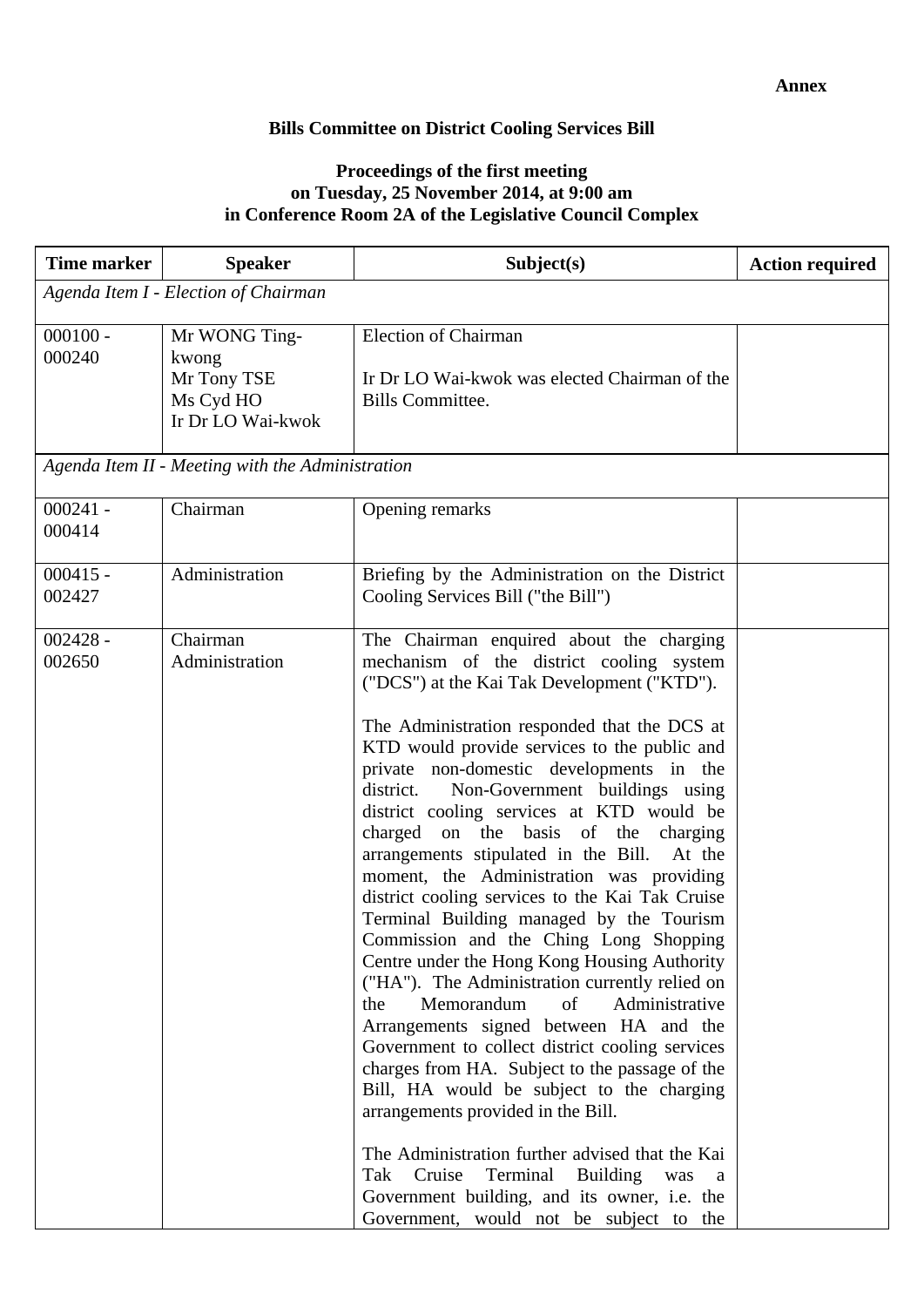| <b>Time marker</b>   | <b>Speaker</b>                                                                          | Subject(s)                                                                                                                                                                                                                                                                                                                                                                                                                                                                                                                                                                                                                                                                                                                                                                                                                                                                                                                                                                                                        | <b>Action required</b> |
|----------------------|-----------------------------------------------------------------------------------------|-------------------------------------------------------------------------------------------------------------------------------------------------------------------------------------------------------------------------------------------------------------------------------------------------------------------------------------------------------------------------------------------------------------------------------------------------------------------------------------------------------------------------------------------------------------------------------------------------------------------------------------------------------------------------------------------------------------------------------------------------------------------------------------------------------------------------------------------------------------------------------------------------------------------------------------------------------------------------------------------------------------------|------------------------|
|                      |                                                                                         | charging regime provided in the Bill.<br>The<br><b>Electrical and Mechanical Services Department</b><br>("EMSD") had worked out the administrative<br>arrangements for recovering the utility costs<br>arising from the provision of district cooling<br>services<br>Government<br>the<br>buildings.<br>to<br>Nevertheless,<br>the notional revenue<br>from<br>Government departments would be incorporated<br>into the financial model for assessing the DCS's<br>financial performance and for calculating the<br>appropriate tariff that could achieve full cost<br>recovery.                                                                                                                                                                                                                                                                                                                                                                                                                                  |                        |
| $002651 -$<br>005307 | Chairman<br>Mr Tony TSE<br>Administration<br>Assistant<br>Legal<br>Adviser 10 ("ALA10") | Mr Tony TSE enquired –<br>(a) about the justifications for introducing a<br>new legislation to provide for the collection<br>of district cooling services charges from<br>user buildings in KTD and whether the<br>Administration<br>had<br>considered<br>any<br>alternative means, such as by contractual<br>means to provide the said cooling services;<br>(b) whether the Bill would only apply to the<br>DCS in KTD;<br>(c) whether the Administration had taken into<br>account different factors, such as the<br>anticipated cooling demand, economic<br>uncertainties arising from inflation, changes<br>in interest rates, government land sale<br>results in KTD etc, when determining the<br>level of district cooling services charges;<br>and<br>(d) about the contingency arrangements to be<br>implemented when the provision of district<br>cooling services<br>suspended<br>was<br><b>or</b><br>terminated<br>unforeseeable<br>due<br>to<br>circumstances.<br>The Administration responded that - |                        |
|                      |                                                                                         | (a) it had sought legal advice from the<br>Department of Justice which advised that<br>according to the House of Lords in<br>McCarthy & Stone (Developments) Ltd.<br>v Richmond upon Thames London Borough<br>Council [1992] 2 A.C. 48, clear and explicit<br>statutory authority was required for the<br>Government to impose charges.<br>Section<br>3(1) of the Public Finance Ordinance                                                                                                                                                                                                                                                                                                                                                                                                                                                                                                                                                                                                                        |                        |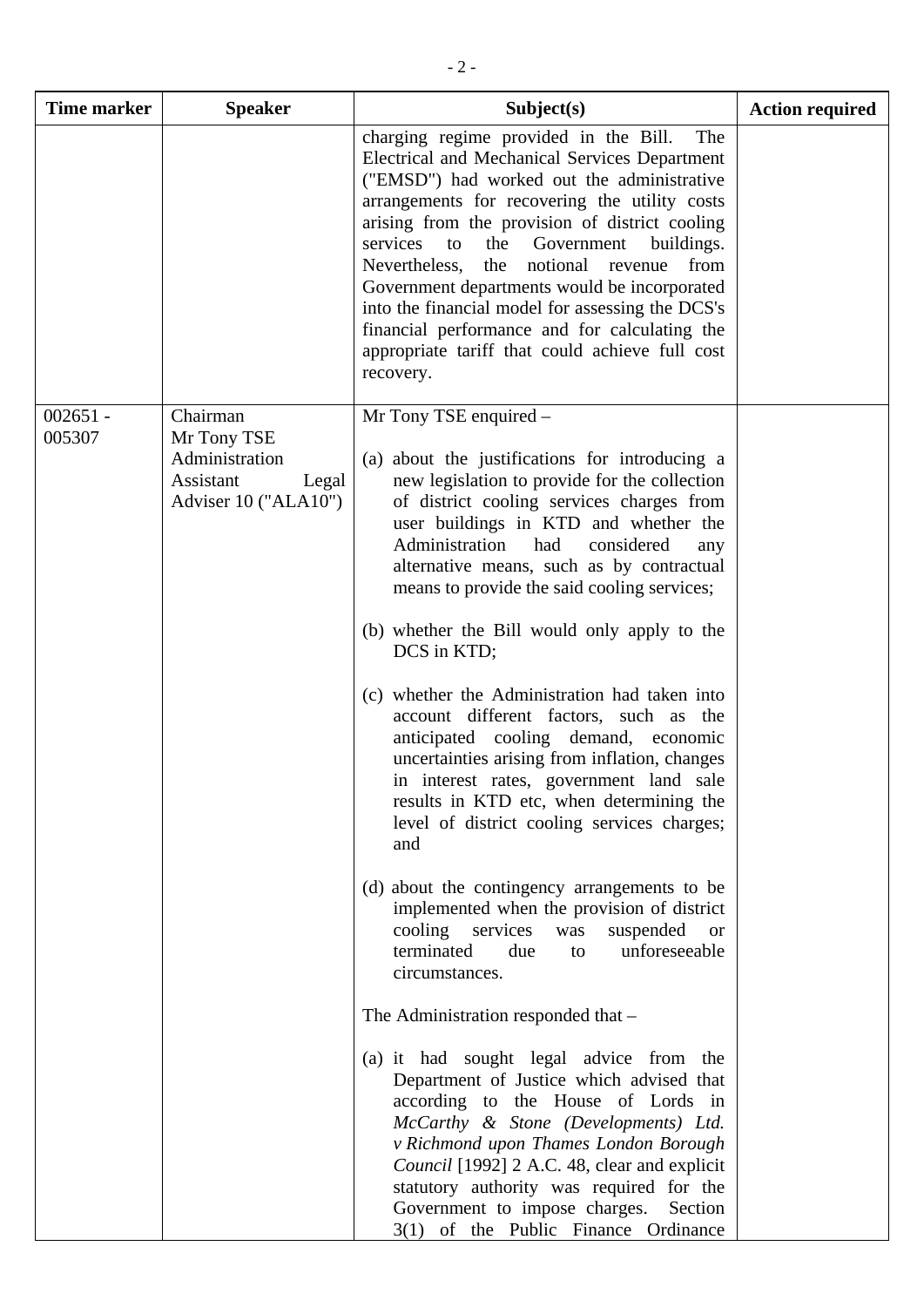| <b>Time marker</b> | <b>Speaker</b> | Subject(s)                                                                                                                                                                                                                                                                                                                                                                                                                                                                                                                                                                                                                                                                                                                                             | <b>Action required</b> |
|--------------------|----------------|--------------------------------------------------------------------------------------------------------------------------------------------------------------------------------------------------------------------------------------------------------------------------------------------------------------------------------------------------------------------------------------------------------------------------------------------------------------------------------------------------------------------------------------------------------------------------------------------------------------------------------------------------------------------------------------------------------------------------------------------------------|------------------------|
|                    |                | (Cap. 2) provided that any charges received<br>for the purposes of the Government would<br>form part of the general revenue unless<br>there were express statutory provisions to<br>provide for alternative arrangements. To<br>empower EMSD to make use of the district<br>cooling services charges received to settle<br>payment to the DCS operator as well as the<br>utility costs arising from the operation of<br><b>DCS</b><br>in KTD<br>directly,<br>the<br>the<br>Administration would need to introduce<br>relevant statutory provisions to provide for<br>this offsetting arrangement. The Bill also<br>contained other provisions such as access<br>inspection<br>and<br>maintenance<br>for<br>and<br>offences which required legislation; |                        |
|                    |                | (b) Schedule 1 to the Bill specified the $DCS(s)$<br>in relation to which the Bill applied and<br>Schedule 2 to the Bill provided for the<br>calculation of charges for district cooling<br>services provided by each DCS specified in<br>Schedule 1. Currently, Schedules 1 and 2 to<br>the Bill covered only the DCS in KTD. The<br>Bill, if passed, might apply to other DCS<br>might be constructed<br>that<br>by the<br>Government in future subject to future<br>amendments to the Schedules;                                                                                                                                                                                                                                                    |                        |
|                    |                | (c) the proposed district cooling services<br>charges sought to achieve full cost recovery<br>of the DCS in KTD over its project life,<br>which was estimated to be 30 years, at an<br>appropriate target rate of return. The target<br>rate of return had been worked out taking<br>into account the nature of the industry, the<br>specific project related risk, the market<br>interest rate as well as the expected rate of<br>return for similar investment; and                                                                                                                                                                                                                                                                                  |                        |
|                    |                | (d) the DCS in KTD was the first project of its<br>kind to be implemented by the Government<br>in Hong Kong.<br>It was a large-scale<br>centralized air-conditioning system ("ACS")<br>planned to serve the public and private non-<br>domestic developments in the district. The<br>technology had been widely adopted in<br>other parts of the world. In KTD, there<br>were two DCS plant rooms, namely the<br>Southern DCS Plant Room and the<br>Northern DCS Plant Room.<br>There were<br>also a number of chillers which could serve                                                                                                                                                                                                              |                        |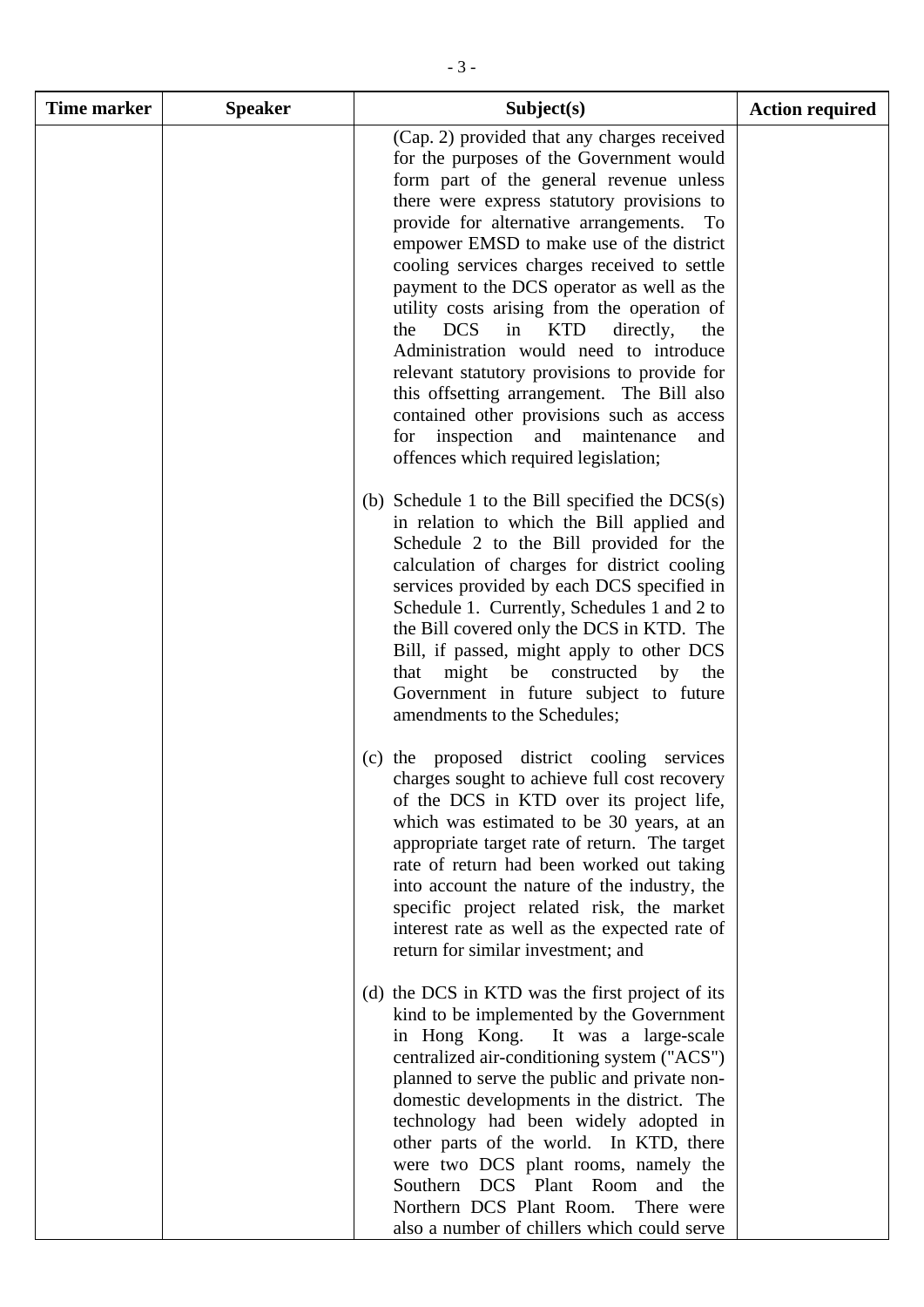| Time marker        | <b>Speaker</b>                                                    | Subject(s)                                                                                                                                                                                                                                                                                                                                                                                                                                                                                                                                                                                      | <b>Action required</b>                                          |
|--------------------|-------------------------------------------------------------------|-------------------------------------------------------------------------------------------------------------------------------------------------------------------------------------------------------------------------------------------------------------------------------------------------------------------------------------------------------------------------------------------------------------------------------------------------------------------------------------------------------------------------------------------------------------------------------------------------|-----------------------------------------------------------------|
|                    |                                                                   | as standby chillers for one another.<br>The<br>overall reliability would be higher when<br>compared with that of traditional standalone<br>water-cooled<br>air-conditioning<br>systems<br>("WACS") installed in individual buildings.<br>There were also standby chilled water pipes<br>for supplying chilled water<br>the<br>to<br>consumers.                                                                                                                                                                                                                                                  |                                                                 |
|                    |                                                                   | Mr TSE requested the Administration to provide<br>further information regarding the need for<br>legislation to provide the legal backing for the<br>collection of charges for using the district<br>cooling services. Noting that the proposed<br>district cooling services charges sought to<br>recover both the capital and operating costs of<br>the DCS in KTD over 30 years, Mr TSE also<br>requested the Administration to provide details<br>of arrangement for money that was receivable<br>or received pursuant to the provision of district<br>cooling services proposed by the Bill. | Admin<br>(paragraphs $7(a)$<br>and (c) of the<br>minutes refer) |
|                    |                                                                   | The Chairman remarked that the Administration<br>would conduct review on the level of district<br>cooling services charges if there were<br>significant changes to the costs of and revenue<br>from the DCS in KTD by not less than once<br>every five years.                                                                                                                                                                                                                                                                                                                                   |                                                                 |
|                    |                                                                   | ALA10 undertook to provide further information<br>concerning the legal justifications for the<br>collection of district cooling services charges<br>through<br>for<br>members'<br>legislative<br>means<br>reference.                                                                                                                                                                                                                                                                                                                                                                            |                                                                 |
| 005308 -<br>010316 | Chairman<br><b>WONG</b><br>Ting-<br>Mr<br>kwong<br>Administration | Mr WONG Ting-kwong enquired –<br>(a) whether individual occupiers/tenants of a<br>user building in KTD to which district<br>cooling services were provided would be<br>allowed to install conventional ACSs for<br>cooling purpose;                                                                                                                                                                                                                                                                                                                                                             |                                                                 |
|                    |                                                                   | (b) whether the DCS in KTD would provide<br>heating services to user buildings; and                                                                                                                                                                                                                                                                                                                                                                                                                                                                                                             |                                                                 |
|                    |                                                                   | (c) whether it was too optimistic to estimate<br>that the DCS in KTD could have a project<br>life of 30 years.                                                                                                                                                                                                                                                                                                                                                                                                                                                                                  |                                                                 |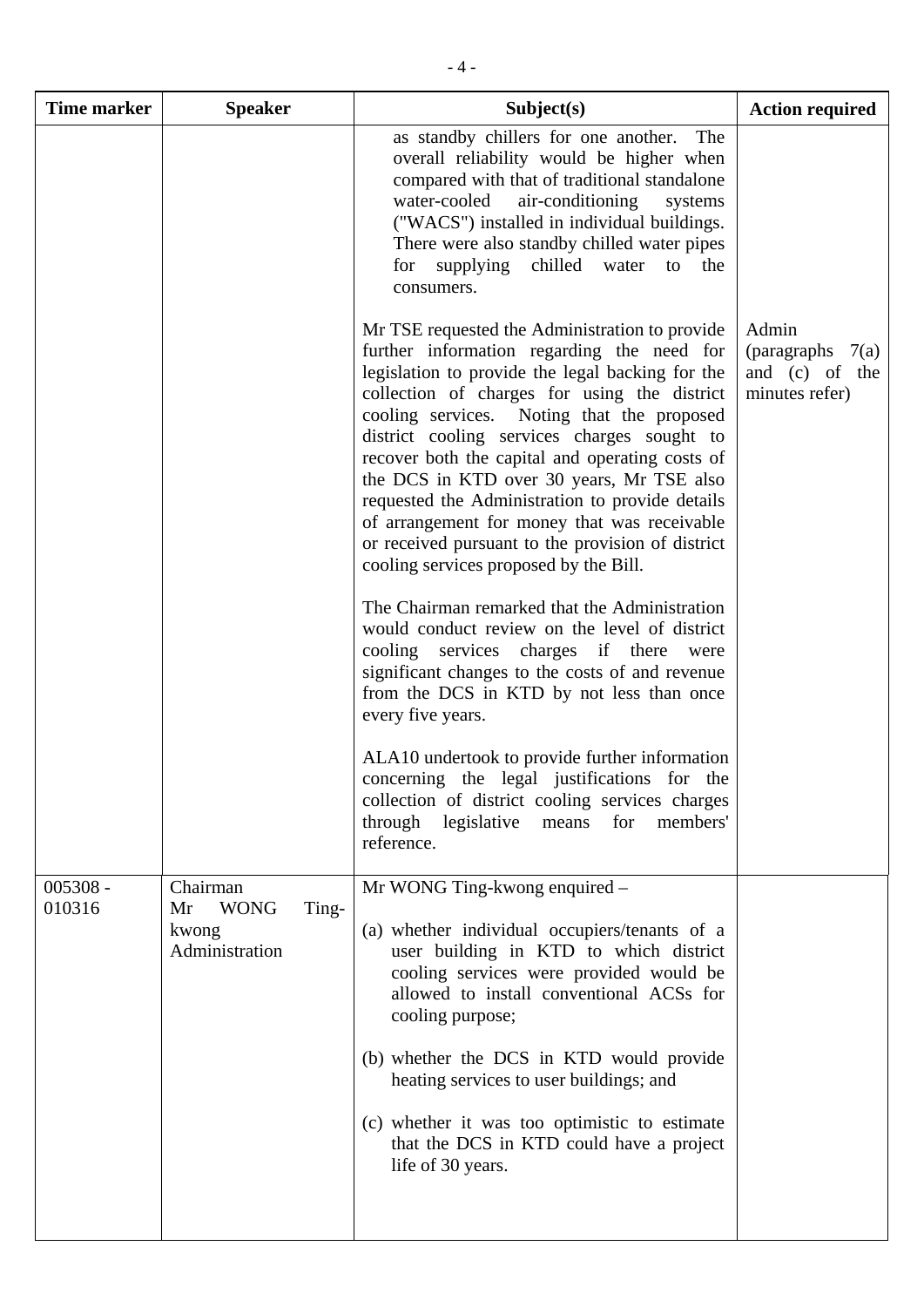| <b>Time marker</b>   | <b>Speaker</b>            | Subject(s)                                                                                                                                                                                                                                                                                                                                                                                                                                                                                                                                                                                                                                            | <b>Action required</b> |
|----------------------|---------------------------|-------------------------------------------------------------------------------------------------------------------------------------------------------------------------------------------------------------------------------------------------------------------------------------------------------------------------------------------------------------------------------------------------------------------------------------------------------------------------------------------------------------------------------------------------------------------------------------------------------------------------------------------------------|------------------------|
|                      |                           | The Administration responded that -<br>(a) while DCS would provide services to all                                                                                                                                                                                                                                                                                                                                                                                                                                                                                                                                                                    |                        |
|                      |                           | public<br>private<br>non-domestic<br>and<br>developments in KTD, occupiers/tenants of<br>a user building could install conventional<br>ACSs for cooling purpose if they so wished.<br>Given that the Administration would impose<br>a requirement for all private non-domestic<br>projects to construct and maintain DCS<br>substation to connect to DCS in the<br>conditions of land sale and that the proposed<br>DCS tariff was set a competitive level, there<br>should not be economic incentive for private<br>non-domestic building owners to install<br>separate chiller plants and<br>associated<br>electrical equipment in their buildings; |                        |
|                      |                           | (b) DCS users might install heating devices in<br>the ACSs of their buildings to provide<br>heating in winter time if they so wished; and                                                                                                                                                                                                                                                                                                                                                                                                                                                                                                             |                        |
|                      |                           | (c) with proper maintenance and repair, the<br>electrical<br>large-scale<br>and<br>mechanical<br>facilities to be used in the DCS in KTD<br>could have a life span of at least 30 years.                                                                                                                                                                                                                                                                                                                                                                                                                                                              |                        |
| $010317 -$<br>012150 | Chairman<br>Mr WU Chi-wai | Mr WU Chi-wai enquired -                                                                                                                                                                                                                                                                                                                                                                                                                                                                                                                                                                                                                              |                        |
|                      | Administration            | (a) about the ratio of public and private non-<br>domestic developments in KTD;                                                                                                                                                                                                                                                                                                                                                                                                                                                                                                                                                                       |                        |
|                      |                           | (b) about the details of the arrangements of<br>district cooling services which had been<br>provided<br>by<br>the<br>Administration,<br>1n<br>particular the services which were provided<br>to the Kai Tak Cruise Terminal Building<br>and the Ching Long Shopping Centre in<br>KTD, including the means of providing<br>such services and the charging arrangement;                                                                                                                                                                                                                                                                                 |                        |
|                      |                           | (c) whether the Administration would grant<br>gross floor area ("GFA") concessions to<br>user buildings; and                                                                                                                                                                                                                                                                                                                                                                                                                                                                                                                                          |                        |
|                      |                           | (d) whether the occupiers/tenants of a user<br>building would be able to adjust the indoor<br>temperature setting of their air-conditioned<br>offices and venues.                                                                                                                                                                                                                                                                                                                                                                                                                                                                                     |                        |
|                      |                           |                                                                                                                                                                                                                                                                                                                                                                                                                                                                                                                                                                                                                                                       |                        |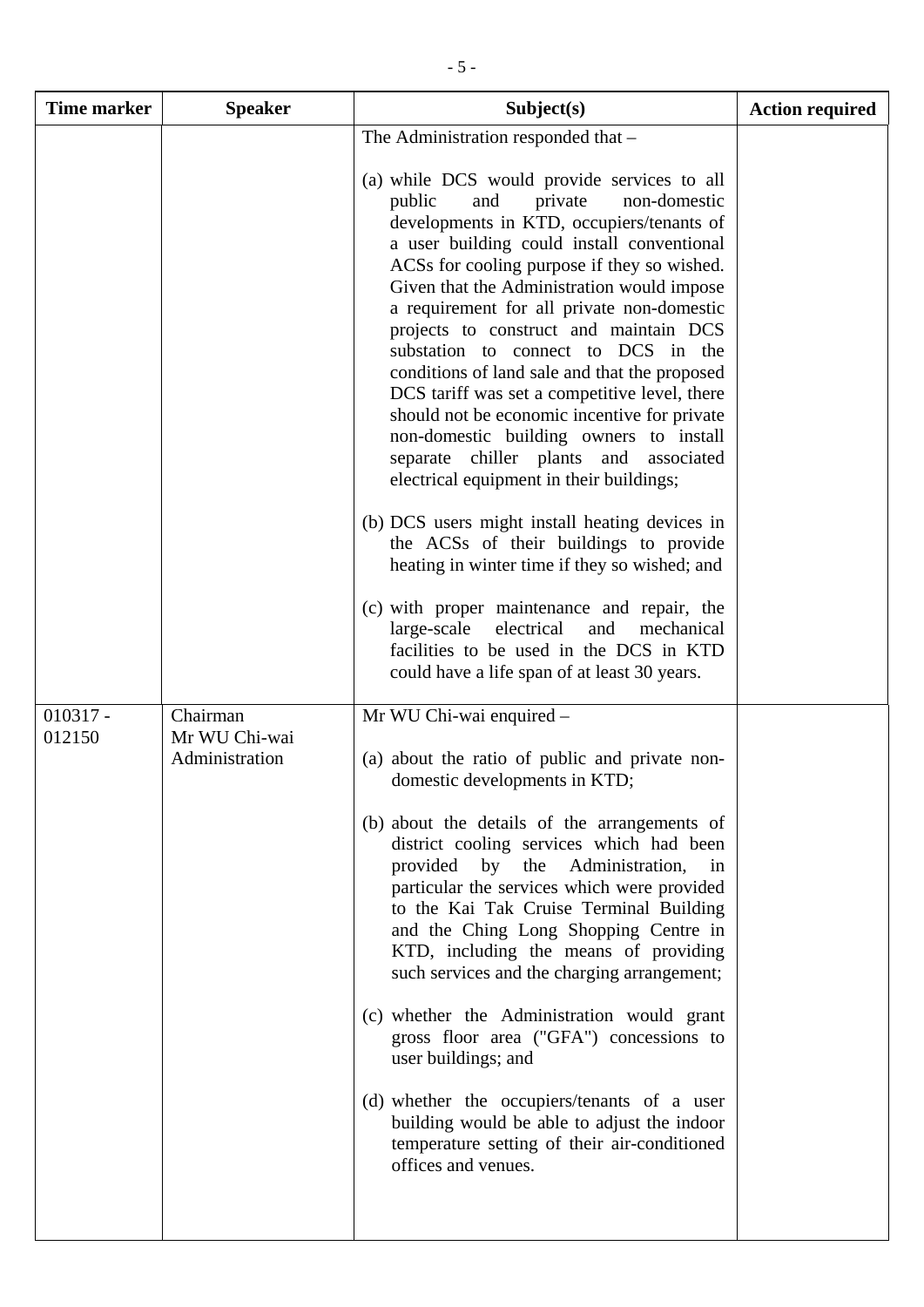| <b>Time marker</b> | <b>Speaker</b> | Subject(s)                                                                                                                                                                                                                                                                                                                                                                                                                                                                                                                                                                                                                                                                                                      | <b>Action required</b>                                         |
|--------------------|----------------|-----------------------------------------------------------------------------------------------------------------------------------------------------------------------------------------------------------------------------------------------------------------------------------------------------------------------------------------------------------------------------------------------------------------------------------------------------------------------------------------------------------------------------------------------------------------------------------------------------------------------------------------------------------------------------------------------------------------|----------------------------------------------------------------|
|                    |                | The Administration responded that -                                                                                                                                                                                                                                                                                                                                                                                                                                                                                                                                                                                                                                                                             |                                                                |
|                    |                | (a) KTD had a planned total of about 1.73<br>million square metres of non-domestic air-<br>conditioned gross floor areas. All public<br>developments in KTD, which accounted for<br>around 35% of the total air-conditioned<br>floor area in the district, would subscribe to<br>district cooling services. The remaining<br>65% was private non-domestic projects,<br>such as shopping malls, hotels and office<br>buildings;                                                                                                                                                                                                                                                                                  |                                                                |
|                    |                | (b) the Government would not be subject to the<br>charging regime provided in the Bill for<br>Government buildings using district cooling<br>services. The user departments would pay<br>the utility costs arising from the provision of<br>district cooling services to EMSD through<br>administrative arrangements;                                                                                                                                                                                                                                                                                                                                                                                           |                                                                |
|                    |                | (c) while there was no GFA concessions as the<br>GFA for DCS substation rooms in user<br>buildings was<br>non-accountable,<br>more<br>flexible building designs would be allowed<br>for user buildings as there was no need to<br>install separate chiller plants and associated<br>electrical equipment in these buildings; and                                                                                                                                                                                                                                                                                                                                                                                |                                                                |
|                    |                | (d) although the DCS in KTD was a centralized<br>cooling system, indoor temperature could be<br>adjusted through the air-conditioning system<br>installed in individual user buildings.                                                                                                                                                                                                                                                                                                                                                                                                                                                                                                                         |                                                                |
|                    |                | Noting that the district cooling services at KTD<br>would not be provided through the Electrical<br>and Mechanical Services Trading Fund and that<br>the Government buildings using the services<br>charged<br>would<br>be<br>by<br>administrative<br>WU<br>Mr<br>requested<br>arrangements,<br>the<br>Administration to provide further details<br>concerning how the district cooling services in<br>KTD would be provided, in particular whether<br>any service providers would be involved besides<br>the Administration and, if yes, the relevant<br>including how the<br>arrangements<br>service<br>provider was selected and the relationship<br>between the Administration and the service<br>provider. | Admin<br>(paragraphs 7 (b)<br>and (c) of the<br>minutes refer) |